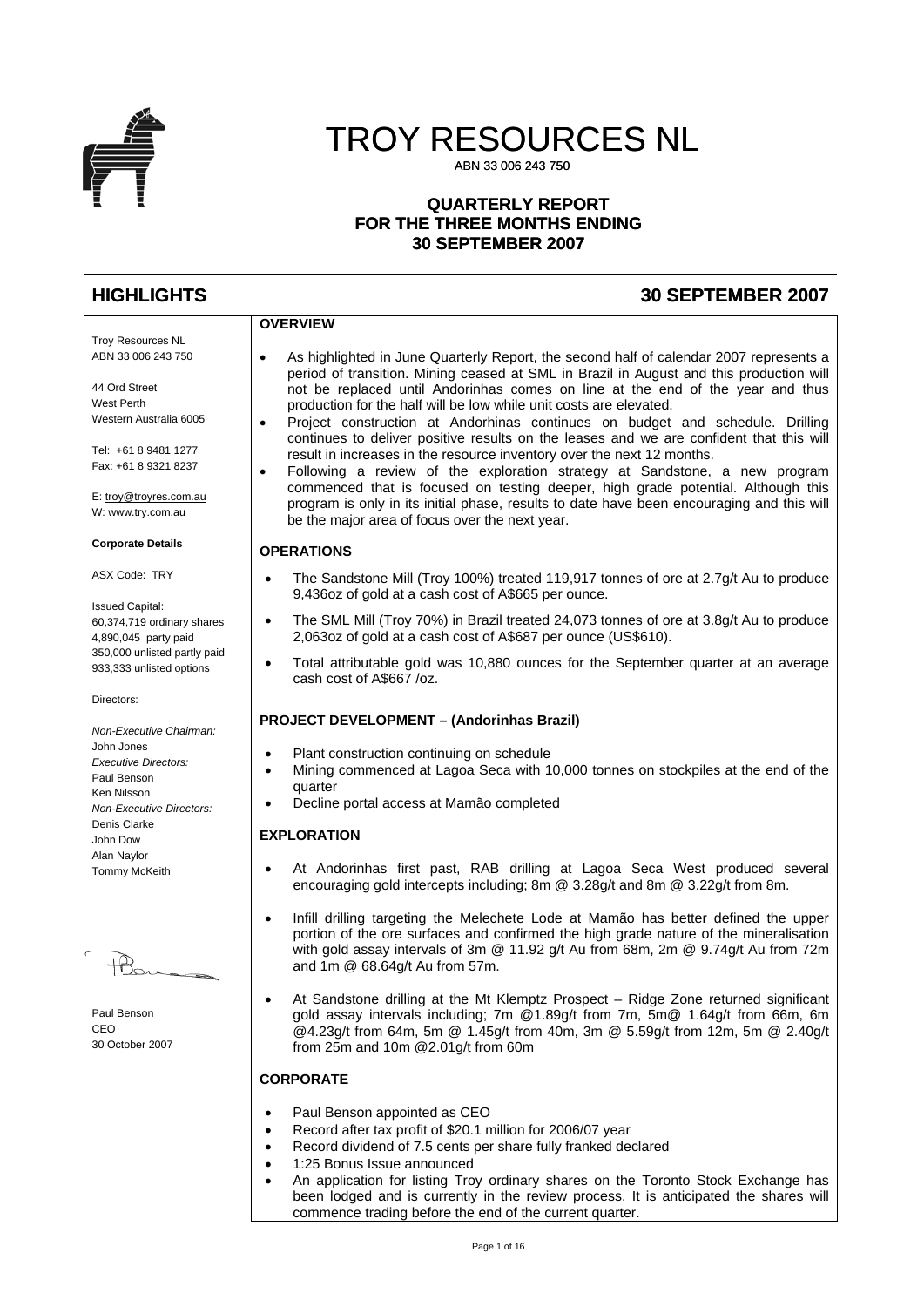

# **CORPORATE**

#### **RECORD ANNUAL PROFIT AND DIVIDEND**

During the quarter, Troy announced a record profit and increased its dividend for the eighth consecutive year with a net profit after tax and minorities of \$20.1 million for the year ended 30 June 2007.

The profit figure was up 26% on last year's net profit due primarily to higher gold prices.

The profit was achieved from revenue \$91.8 million and gold production of 105,723 ounces.

A fully franked dividend of 7.5 cents per share (up from 7.0 cents last year) was declared and paid on 8 October 2007.

# **BONUS SHARE ISSUE DECLARED**

The Company announced a once-off special 1:25 bonus share issue to all existing shareholders registered as at 8 October 2007 (bonus shares were issued in proportion to voting rights for all partly paid shares). The special bonus issue was in recognition of the Company's exceptional results for the 2006/7 year to reward loyal shareholders.

The bonus issue resulted in an additional 2,436,060 fully paid shares being issued.

#### **ON MARKET SHARE BUY-BACK**

During the quarter, Troy announced that it will implement an On-Market Share Buy-Back for the buyback of up to 3,000,000 fully paid ordinary shares in the Company. This equates to approximately 5% of the Company's fully paid issued capital.

The Company purchased 275,000 shares during the quarter at an average price of \$2.66 per share.

#### **CHIEF EXECUTIVE OFFICER APPOINTED**

Troy announced the appointment of Paul Benson as Chief Executive Officer effective 3 October 2007.

Paul has spent the last seven year with BHP Billiton where most recently he was Chief Development Officer for BHP Billiton Base Metals and a member of the BHP Billiton Base Metals Executive Committee. In this role, Paul was involved in various business development initiatives, including running the due-diligence of Olympic Dam, as part of the successful takeover of WMC. In this 20 year career in the mining industry, Paul has worked for RGC Ltd at Renison Tin and Mt Lyell Copper in Tasmania and at is mineral sands operation in WA; for BP Coal in NSW; for Rio Tinto at Neves Corvo in Portugal and Hamersely Iron; and for BHP Billiton in its base metals and uranium divisions both in Australia and overseas.

Paul has a Bachelor of Science in Geology and Exploration Geophysics and a Bachelor of Engineering in Mining, both from the University of Sydney and a Sloan Masters of Science in Management from the London Business School.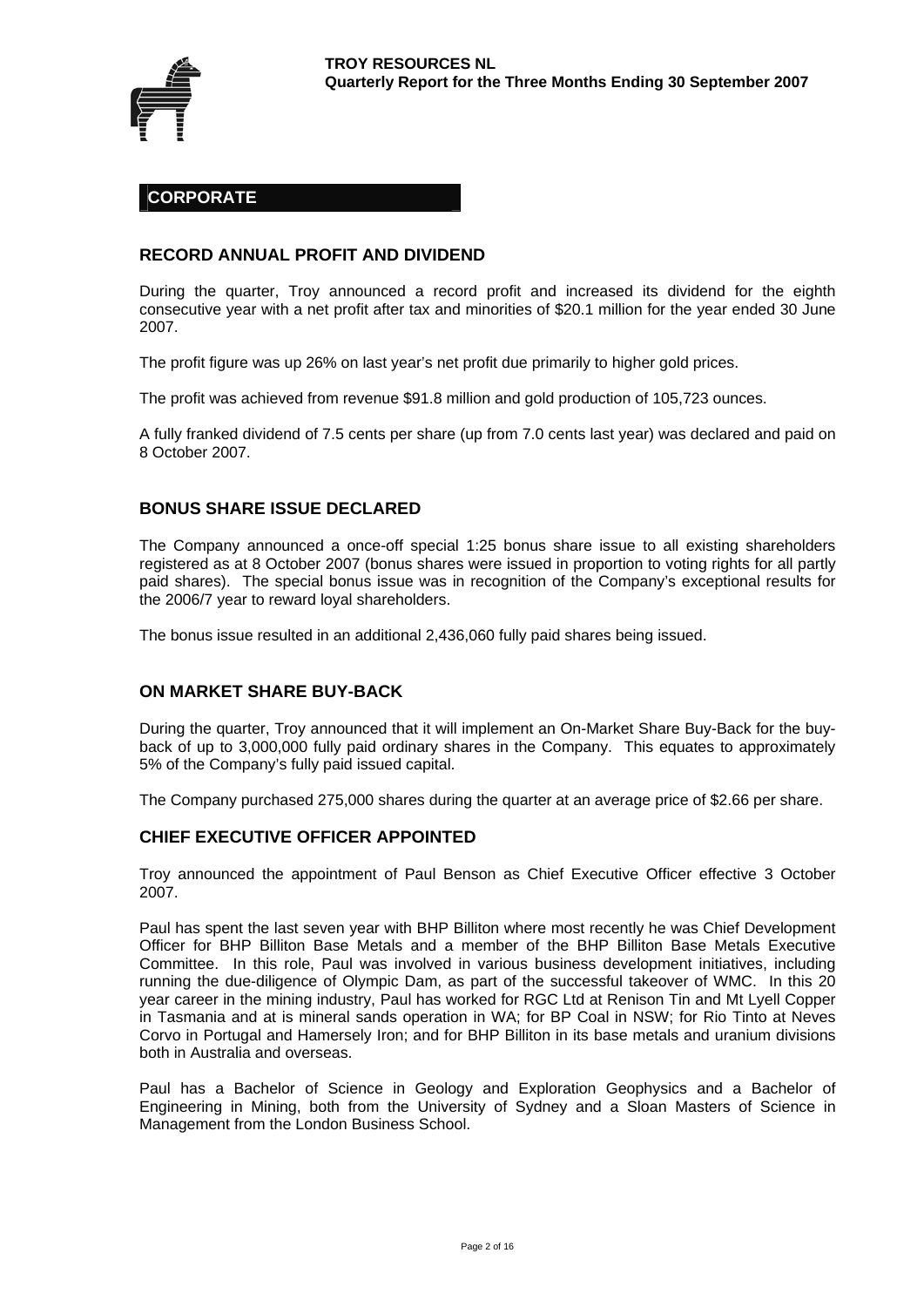

# **OPERATIONS**

# **SANDSTONE – AUSTRALIA (Troy 100%)**

#### **Production Summary**

|                         | September 2007 | September 2006 |
|-------------------------|----------------|----------------|
|                         | Quarter        | Quarter        |
| <b>Tonnes Milled</b>    | 119,997        | 148,558        |
| Head Grade g/t          | 2.67           | 5.7            |
| <b>Recovery %</b>       | 91.6           | 94.0           |
| <b>Gold Produced oz</b> | 9.436          | 25,679         |
| Cash cost per oz        | A\$ 665        | A\$ 267        |

#### **Health, Safety & Environment**

Extensive training was conducted with site personnel with regards to emergency response, first aid, isolation procedures, fire rescue, the use of breathing apparatus, working at heights and confined space entry and the use of cyanide and acid respirators.

There was one LTI recorded at the mill and one at the mine during the quarter.

Mining is expected to cease at both the Lord Nelson and Lord Henry mine sites by December 2007 at which point the plant will process stockpiles. Although the actual tonnage treated will be dependent on the gold price of the day, existing stockpiles are sufficient to run the plant for 18 to 24 months. Plans are currently being formulated to put in place a mine closure program to ensure that the safety and environmental requirements are met.

#### **Mining**

The mining of the Lord Nelson pit was completed in August 2007. A total of 10,678 tonnes of ore was mined with a grade of 4.6g/t Au during the quarter. The ounces mined were 25% higher than the ore reserve estimate. A total of 9,819 bcms of material was mined from the Nelson Pit. Mining was hindered by the tightness of the bottom levels of the pit and water ingress.

A total of 227,707 bcm of material was mined from the Lord Henry Pit during the quarter which included 128,553 tonnes of ore grading 3.40g/t Au. The ore tonnes mined was 30% lower than the ore reserve however the grade was 47% higher yielded an overall gain of 5% ounces mined. Large amounts of perched water are also affecting the mining rate in the pit.

#### **Processing**

The treatment plant at Sandstone processed 119,997 tonnes of ore grading 2.6g/t Au producing 9,436 ounces of fine gold. The grade was lower than predicted because of some blast dilution in the harder section of the ore body and a lower grade reported through the mill compared to the grade control drilling results in the Lord Henry high grade ore.

An impact tertiary crusher and a mobile impact crusher were purchased to assist with the mill throughput while treating the hard Henry ore. This measure has helped to increase the milled tonnes by approximately 11% over the previous quarter.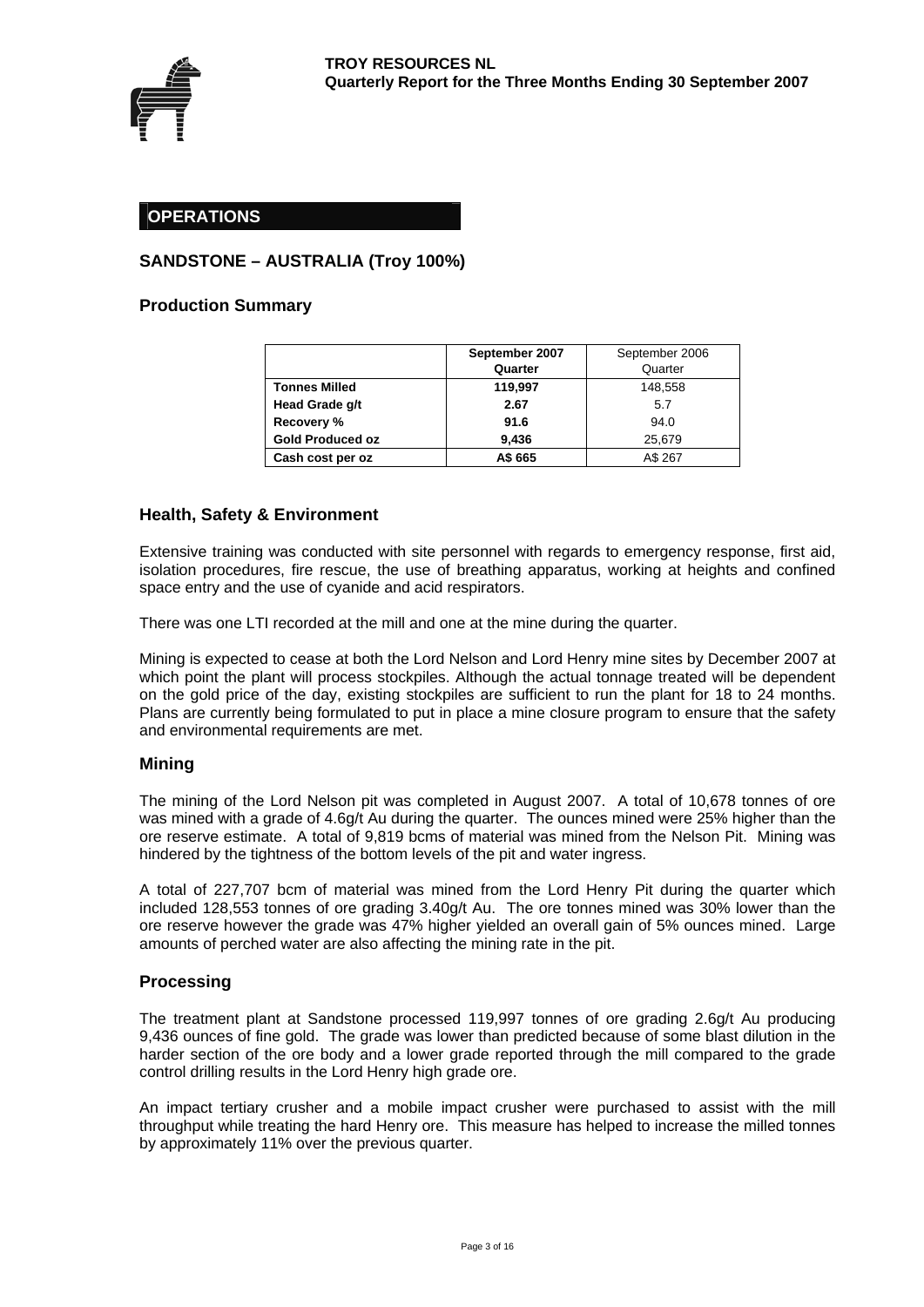

# **SERTÃO MINERAçÃO LTD ("SML") BRAZIL – (Troy 70%)**

# **Production Summary**

|                         | September 2007 | September 2006  |
|-------------------------|----------------|-----------------|
|                         | Quarter *      | Quarter         |
| <b>Tonnes Milled</b>    | 24,073         | 56,141          |
| Head Grade g/t          | 3.75           | 4.0             |
| Recovery %              | 71.1           | 93.0            |
| <b>Gold Produced oz</b> | 2,063          | 6,830           |
| Cash Cost per oz        | A\$687         | A\$ 388         |
|                         | <b>US\$610</b> | <b>US\$ 289</b> |

**Note: \*** for 8 week period to 27 August 2007 when operations ceased.

#### **Health, Safety & Environment**

There were no lost time injuries recorded during the quarter. There was one small tailings dam leak recorded which was rectified immediately. A small amount of tailings were deposited into an overflow safety dam and nothing escaped into the environment.

#### **Production**

During the quarter, a total of 24,073 tonnes at a head grade of 3.75g/t were processed with an average recovery of 65.8%. The recovery reflects the treatment of refractory material originally not included in the budget.

Gold production was 2,063 fine ounces with a total of 2,698oz delivered to the refinery representing the gold produced plus clean up of circuit material at the plant.

All mining ceased at the end of July with processing was completed by late August.

#### **Plant removal and rehabilitation of mining areas**

Rehabilitation of both the Antena cluster mines and the Sertão operation continued during the quarter with the aim of completing seeding of mine and dump areas during October/November in time for the wet season.

The plant dismantling and transport to the Andorinhas project commenced at the beginning of September following the clean up of the processing plant.

It is expected that all major rehabilitation work will be completed by the end of October following which a program of monitoring and caring for planted trees and grasses will continue for up to two years in line with undertakings made to the State Government.

#### **Personnel**

Key personnel have been offered work at the Andorinhas project and have now been relocated and are assisting with the development work. The bulk of the workforce had left the operation by mid September and with the new set of skills acquired whilst working for Sertão, they should not have too difficult a time in finding other work.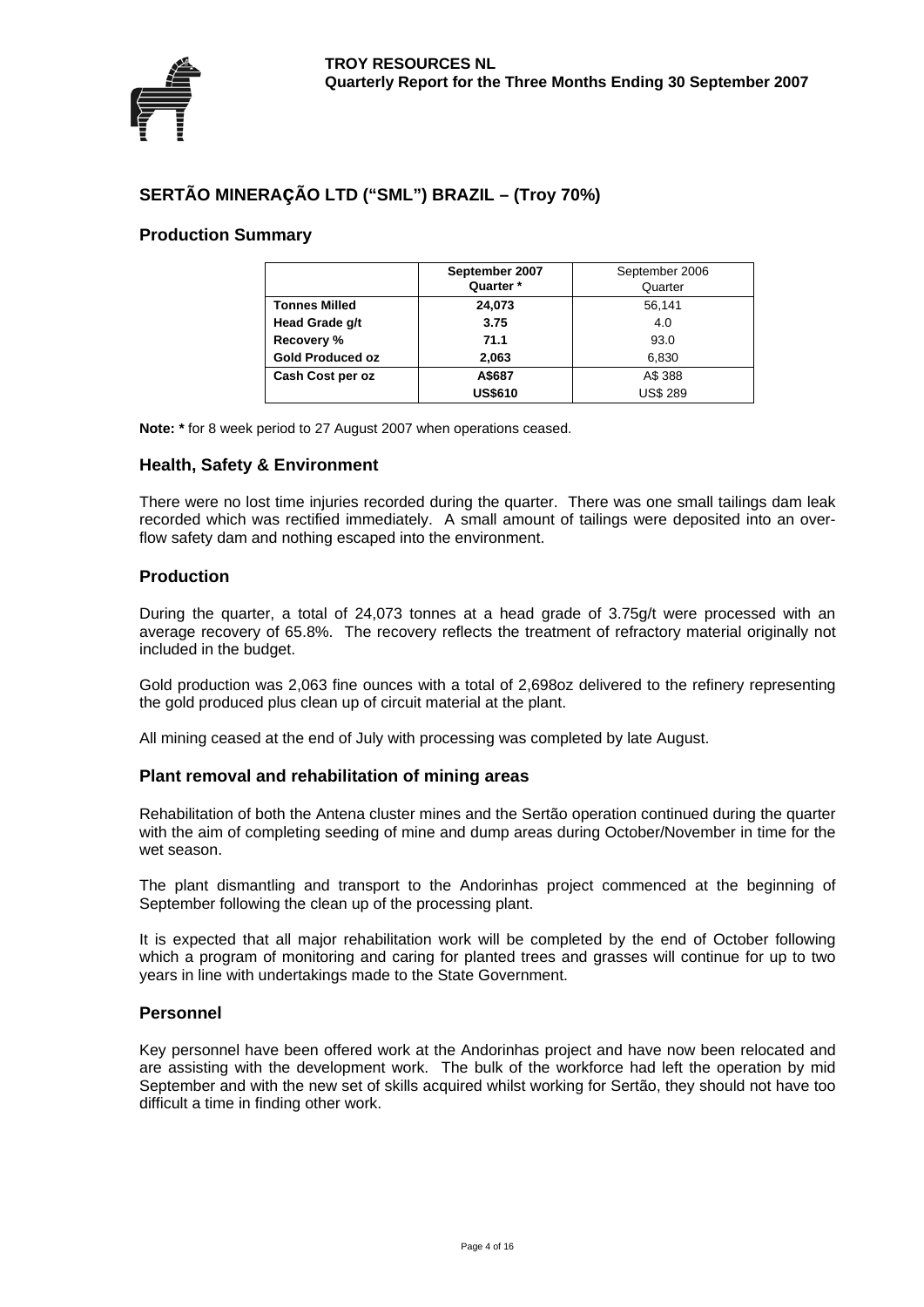

# **PROJECT DEVELOPMENT**

# **ANDORINHAS PROJECT – BRAZIL (Troy 100%)**

During the quarter, civil construction progressed well with most concrete structures completed. First Aid, cafeteria and office buildings were 90% completed and the security office 35% completed.

The plant construction progressed well having started in late September following completion of processing and clean up at the Sertão Mine. At the end of September, four new 200 cubic metre leach tanks were completed and the tanks relocated from Sertão were 60% complete. As at the end of the quarter the project was on schedule and budget.

The crushing station was assembled with the crushers due to be installed at the end of October following a full overhaul. All major conveyors are installed and it is expected that all major steel structures will be installed by the end of October. Commissioning of parts of the plant should commence at the beginning of November. The land on which the plant and mine are sited have been extensively reshaped and cleaned up from the pre-existing old Garimpero workings.

The decline portal access utilising the existing old Garimpero pit was completed. Re-design of the underground mine was commenced to allow rapid access to high grade ore and for extensional drilling to provide new information and added resources. A new mine dewatering system is being put in place during October to de-water the old underground workings.

Machinery and material for the underground development started to arrive at the end of the quarter with the intention of commencing decline development during the December quarter.

Mining of the Lagoa Seca pit was started and a total of 10,000t of ore stockpiled at the end of the quarter. The pre-strip was completed by the end of September.

Remodelling of the Lagoa Seca deposit is underway following extensional and infill drilling. It is expected that a new pit optimisation will be completed in early November for a new design and mine schedule to be incorporated into the budget and production schedule.

General exploration work was ongoing during the quarter with the drill fleet performing well. Exploration staff levels have been increased to meet target deadlines.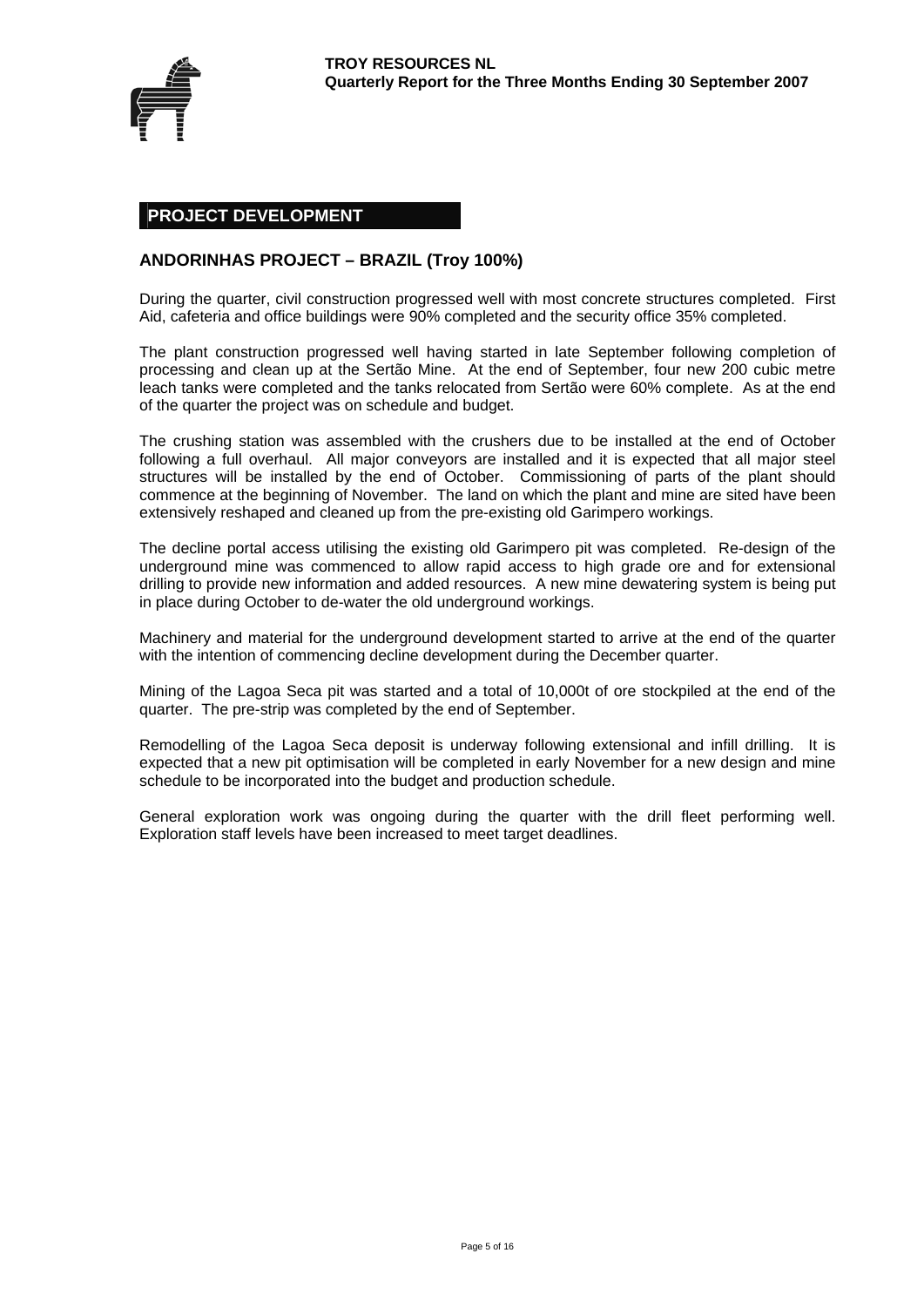

# **EXPLORATION REPORT**

# **EXPLORATION – BRAZIL**

#### **Andorinhas Project (Troy 100%)**

During the quarter the focus of exploration drilling was on near surface extensions of the **Mamão Lodes (Melechete, M2 & Arame**) as well as strike extensions to the southwest of the **Lagoa Seca Pit** mineralisation. A first pass wide spaced Rotary Air Blast ("RAB") program commenced at the **Babaçu Prospect** located 2km east of the **Mamão Deposit.**

RAB drilling (28 holes for a total of 1,150m) was carried out at **Lagoa Seca West Zone** on a grid consisting of a series of 40m spaced fences of 4 holes each situated 200m southwest of Lagoa Seca Pit. This exploration drilling is the initial phase of work planned to investigate and delineate a 1km strike length where drilling by previous explorers have outlined a resource of 2.4Mt @ 1.2g/t gold. Geological mapping and grade control drilling within the Lagoa Seca Pit has confirmed a direct correlation between the presence of ultramafic intrusives and higher grade gold values. Gold is associated with these ultramafic intrusives that were emplaced into sheared metasediment and metadacite within the Lagoa Seca structure.

This first pass RAB drilling at Lagoa Seca West delivered significant gold intersections including 8m @ 3.28g/t from 9m and 8m @ 3.22g/t from 8m (see Table 1). The drilling intercepted metadacite and metagreywacke with thin lenses of ultramafic rocks. The 100m strike length tested to date remains open to the southwest and additional step-out drilling is planned.



#### **Lagoa Seca West Rotary Air Blast Drilling**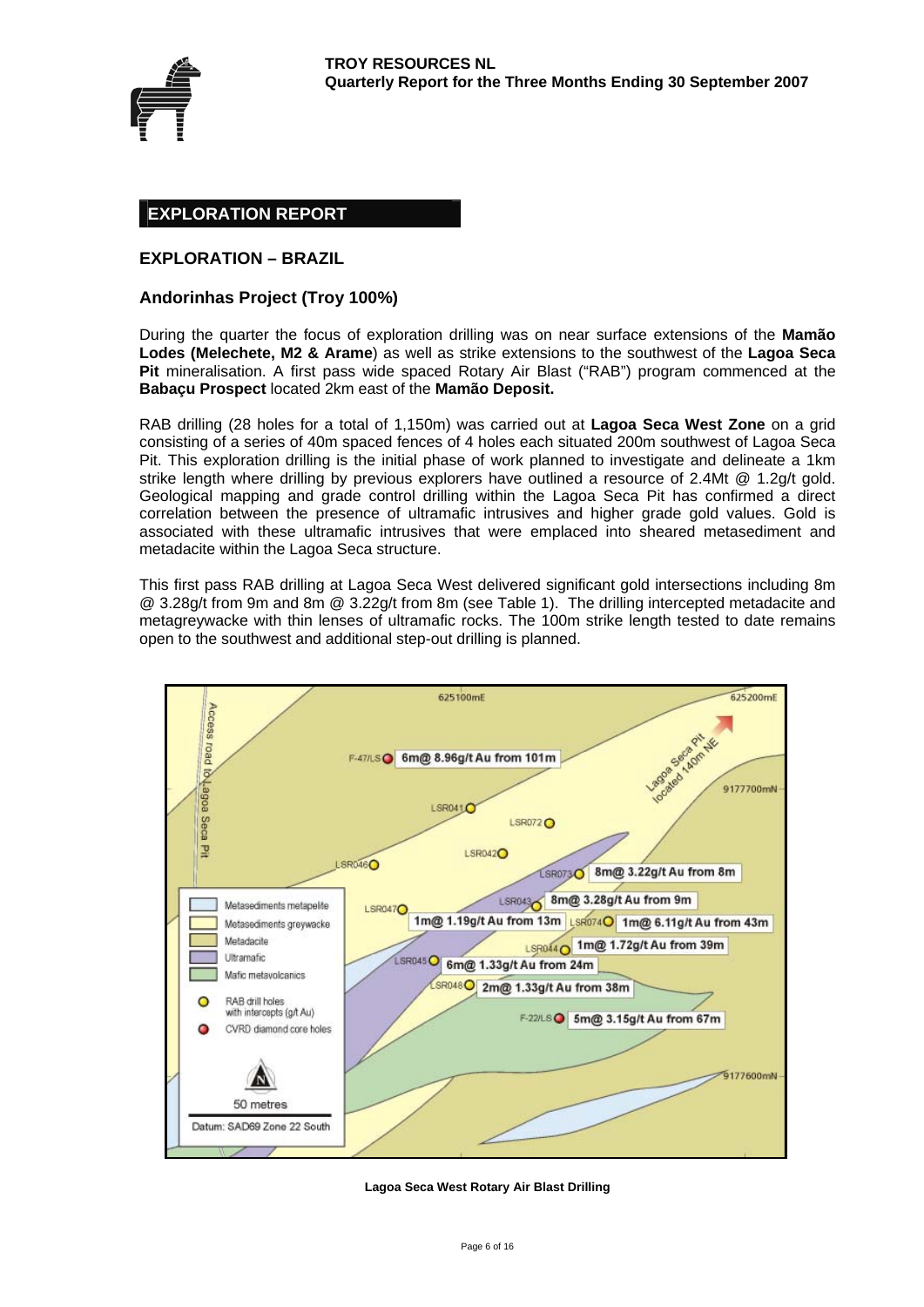

Diamond Core drilling has commenced at Lagoa Seca with holes targeted to test the vertical extent and continuity of the mineralisation below the limits of the current open pit resource. Drilling is ongoing and assay results are awaited.

At the Babaçu Prospect, first pass RAB drilling commenced focussed on the old **Bico Fino and Luiza Garimpeiro Workings.** Geological logging of RAB drill chips has confirmed the geological setting at Babaçu is the same the Mamão Deposit with gold mineralisation associated with a structural corridor and hosted within sulphide bearing quartz veining within sheared metabasalt.

At the Bico Fino Target the Garimpeiro workings comprise a several shallow pits along 0.9km eastnortheast strike trend. The current RAB drill program consists of a series 50m spaced fences with 2 holes each. To date, 38 RAB holes have been completed.

At Luiza, 12 RAB drill holes have been completed with at least two ore surfaces with quartz veins and minor pyrite intersected in the drilling. One drill hole cut a 7m zone of strongly hydrothermal alteration on sheared metabasalt with quartz veining and sulfides. Lithologies encountered include metabasalts, metadolerites and intrusives similar to the host rocks at Mamão. Alteration noted within the metabasalt consists of epidote, carbonate, biotite and magnetite. As in the Mamao area, the best mineralisation is hosted within sheared metabasalt with biotite and carbonate alteration surrounding the gold bearing quartz veins. Assay results pending.



**Babaçu Prospect - RAB Drilling of the Luiza and Bico Fino Workings** 

Infill Reverse Circulation ("RC") drilling targeting the **Melechete Lode** at Mamão has better defined the upper portion of the ore surfaces and confirmed the high grade nature of the mineralisation. At the Melechete Lode, RC drilling intersected quartz veins with pyrite. Significant gold intervals reported included: MAC014 with **3m @ 11.92g/t from 68m, MAC013 with 2m @ 9.74g/t from 72m**  and **MAC003 with 1m @ 68.64g/t from 57m** (See Table #2).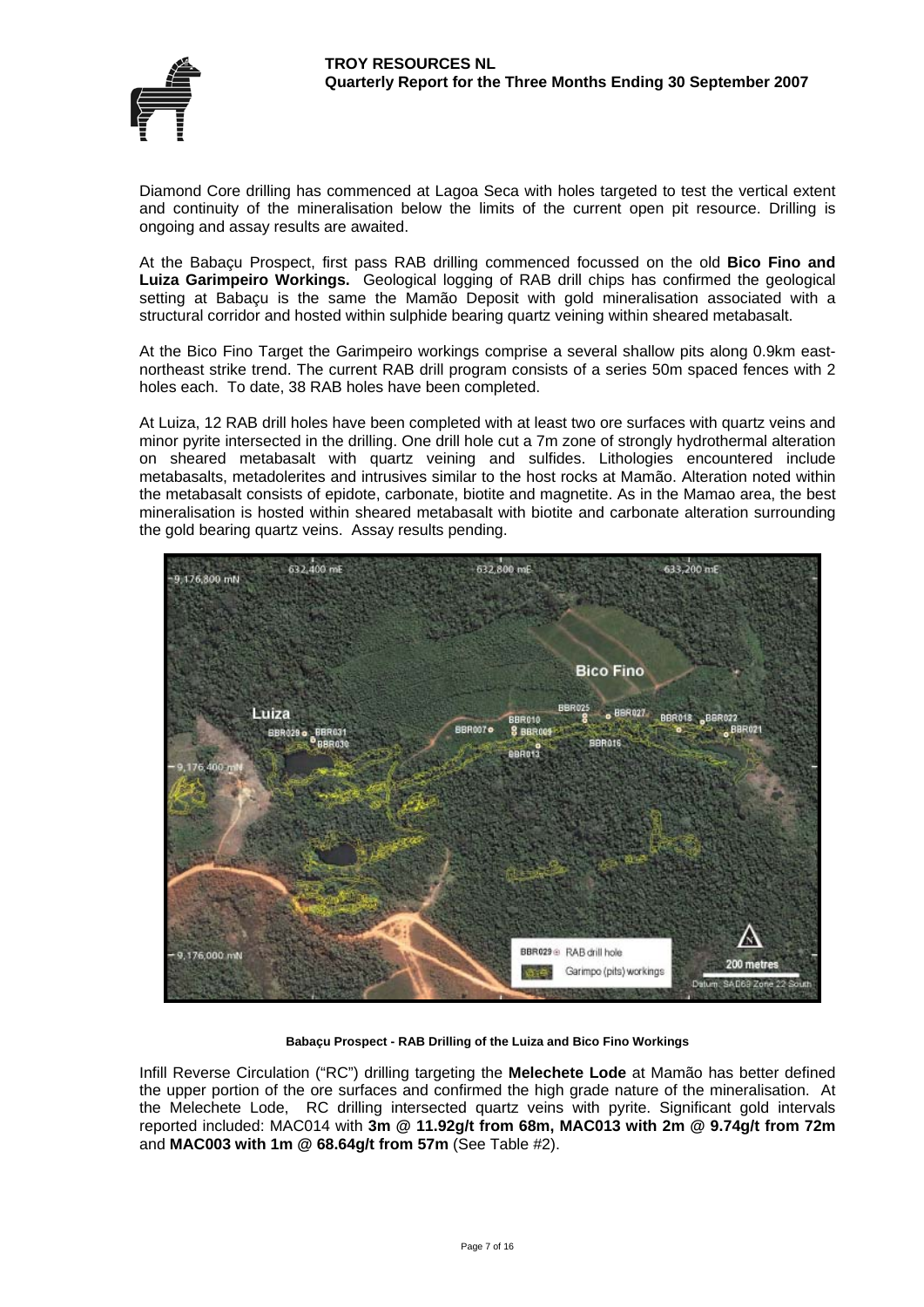



**Drilling at Mamão of the Eastern Melechete Lode - Shallow Depths** 

RC drilling at Mamão to locate the **M2 Lode** mineralisation delivered an encouraging result of **3m @ 14.24g/t gold from 57m** in drill hole MAC018. The mineralisation remains open to the south (See Table #3). Additional step-out drilling is planned.



**Drilling at Mamão of the M2 Lode –Shallow Depths**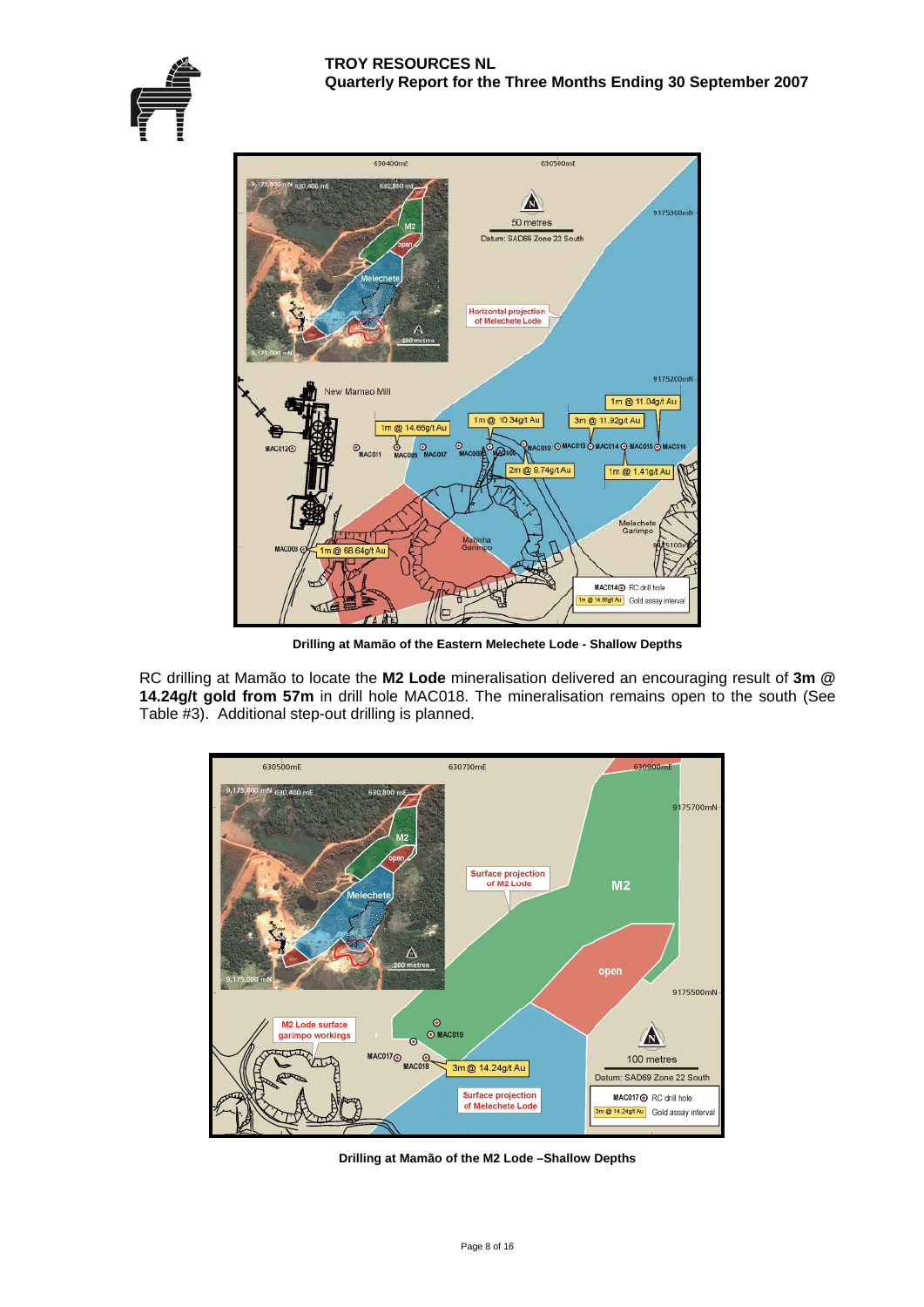

A contract for a 17,000 line kilometres gradiometer magnetic and radiometric airborne survey in the Andorinhas region has been awarded to Fugro Brazil (FUGRO-LASA). The contractor is currently completing the required pre-flight approvals with the survey expected to be completed during the December quarter. The airborne survey data will be collected along flight lines spaced 125m apart and flown at a minimum of 100m above the ground.

# **EXPLORATION – AUSTRALIA**

# **Sandstone Project (Troy 100%)**

During the quarter, 212 Rotary Air Blast ("RAB") and Aircore ("AC") holes were drilled totaling 4,246m and 43 Reverse Circulation ("RC") holes were drilled totaling 2,907m over eight different prospects bringing the total amount of drilling completed in calendar 2007 to 34,766m.

Drilling commenced at Sandstone in September and by month's end a total of 2,907m in 43 holes had been completed at the **Mt Klemptz, Phoenix, Garden Well (Mulga Zone), Musketeer South and Musketeer North Prospects**. The bulk of the assays are pending.

Gold mineralisation at Mt Klemptz is associated with highly deformed (tightly folded) gossanous banded iron formation ("BIF"). The BIF has been caught up in a northwest trending shear zone which cuts through the previously mined Shillington Deposit located 1.5km to the northwest. Current interpretation of the existing aeromagnetic data suggests that there has been widespread magnetic destruction, possibly associated with hydrothermal alteration along this structural corridor. Historically, the area has been the focus of two phases of drilling over the past 20 years by previous explorers, both programs intersecting zones of mineralisation, however much of the earlier drilling was ineffective and did not adequately test the area.

At Mt Klemptz exploration work completed includes RAB and RC drilling as well as the collection of 690 soil samples and 18 rock chip samples. Soil sampling was completed on a 50m by 50m spaced sampling grid with detailed infill sampling completed at 25m by 25m centres, over the northern part of the **McIntyre Zone** and several anomalies were generated. Subsequent rock chip sampling returned gold assays of 14.60g/t and 2.59g/t.

The RAB drilling program (40 drill holes for 1,869m), tested an 800m strike length of the main shear zone partially under cover. No significant gold assays were returned.

The main northwest trending BIF known to host gold mineralisation was tested by a limited RC drill program. Drilling focused on the **Ridge Zone** where drilling by a previous explorer in 1986 intersected a best gold value of 5m @ 3.81g/t from 11m including 1m @ 11.39g/t.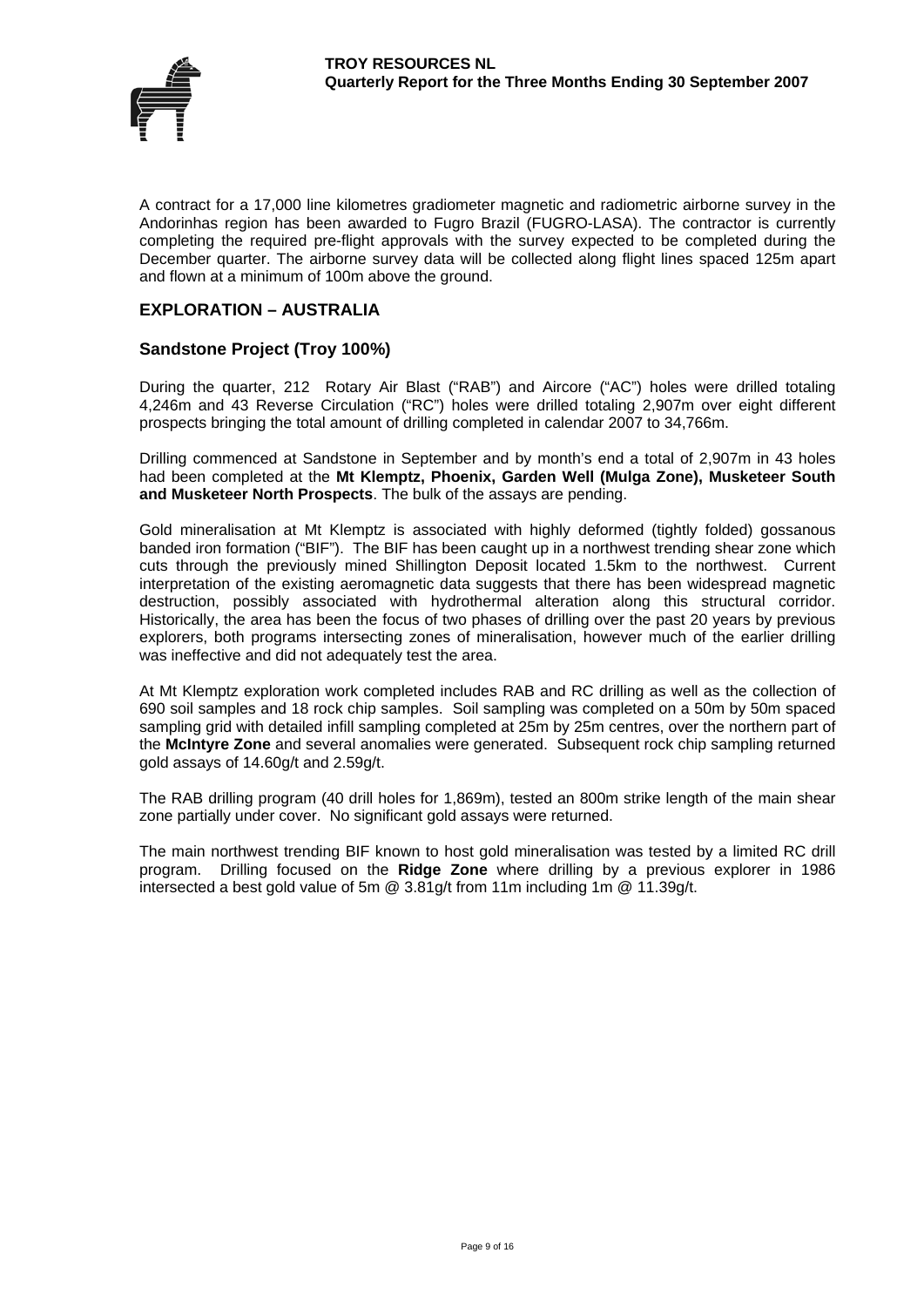All holes drilled in the current program intersected gold mineralisation in the BIF. Significant gold assay intervals reported included; **7m @1.89g/t from 7m, 5m@ 1.64g/t from 66m, 6m @4.23g/t from 64m, 5m @ 1.45g/t from 40m, 3m @ 5.59g/t from 12m, 5m @ 2.40g/t from 25m and 10m @2.01g/t from 60m** (See Table #4). The Mt Klemptz BIF horizons have been poorly targeted in the past and previous RC drilling has failed to give comprehensive coverage of the strike extent of this contorted formation south of the Shillington Deposit. Scope exists to outline several small high grade deposits similar to Shillington (100,000 tonnes at 7.2g/t gold) within a larger low grade resource in the BIF.

A review of previous work on the McIntyre Zone shows at least two folded BIF units which are generally flat lying at depth and steep north easterly dipping in outcrop. The deeper unit is mineralised. RAB drilling conducted by a previous explorer consisted of west oriented drill holes. Many of these holes failed to penetrate the BIF however two holes ended in gold grades of 3m @ 3.57g/t and 1m @ 2.01g/t at a depth of 55m. Follow-up RC drilling by the same explorer produced best gold intercepts of 12m @ 3.17g/t (including 1m @ 23.90g/t) and 8m @ 1.02g/t (EOH). This indicates a broader zone of mineralisation with a northerly dip which should be targeted with further RC drilling oriented to the south.



**Mt Klemptz - Targets and Gold-in-soil anomalies**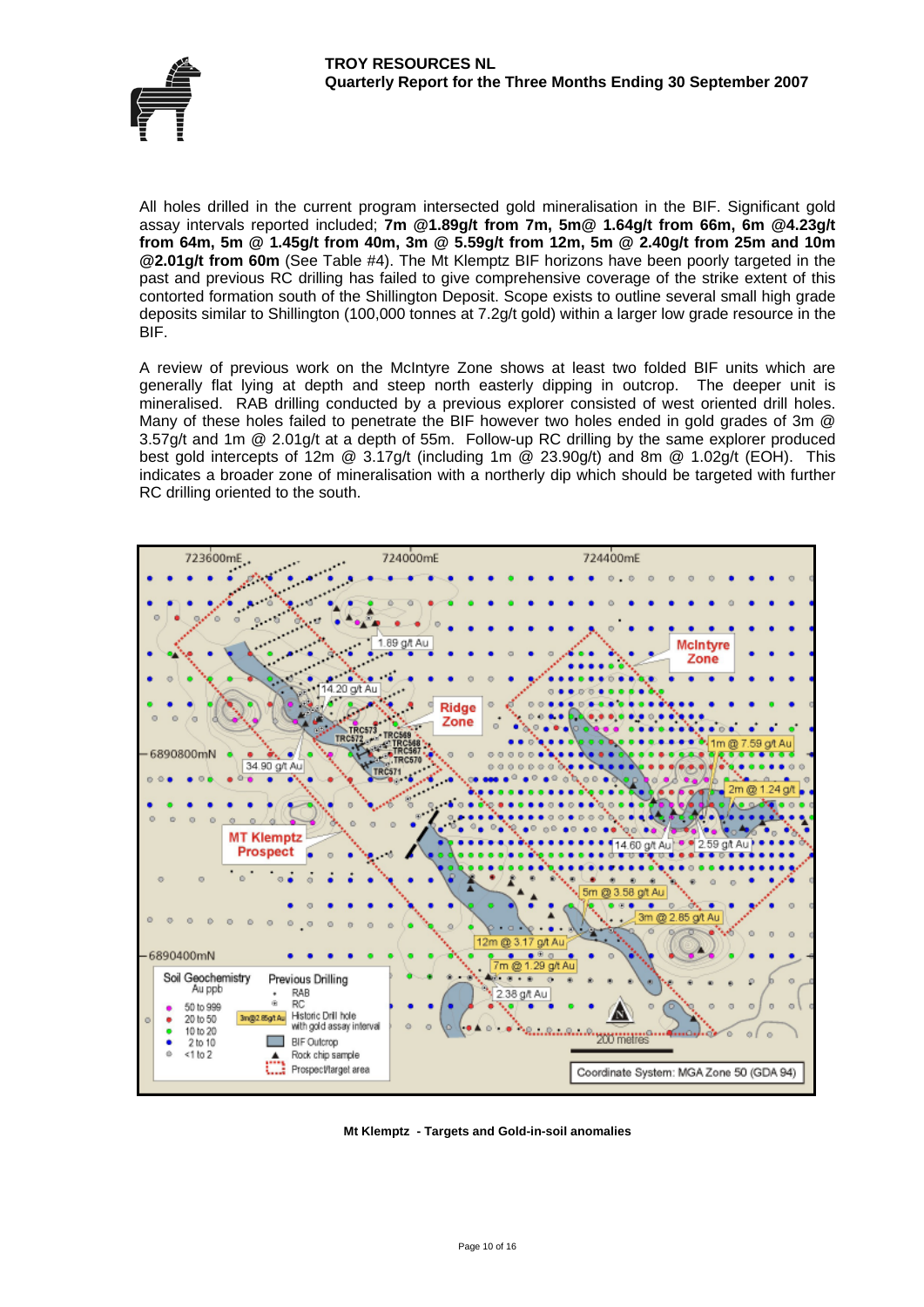



#### **Mt Klemptz Prospect – Ridge Zone Geology and RC Drill Assay Results**

mineralisation is associated with quartz veining within the weathered mafic and ultramafic rocks. Assays are pending. Seven RC holes (616m) were drilled at the **Phoenix Prospect** to complete planned drilling program that commenced in 2006 but was suspended due to drilling problems. Drilling was carried out on five sections with all holes intersecting the target zone at or near the anticipated position. Gold

quartz veining was observed in the holes. The only significant gold assay results were 5m @ 1.88 g/t **om surface, 5m @ 0.49 g/t Au from 15m** and **10m @ 0.29 g/t from 10m**. **fr**RC drilling at the **Garden Well Prospect – Mulga Zone** targeted old, shallow gold workings over a strike length of 160m. Twelve holes were drilled on 3 lines spaced at 80m intervals with holes at 40m intervals along the lines. Fresh metabasalt was intersected virtually from surface and only trace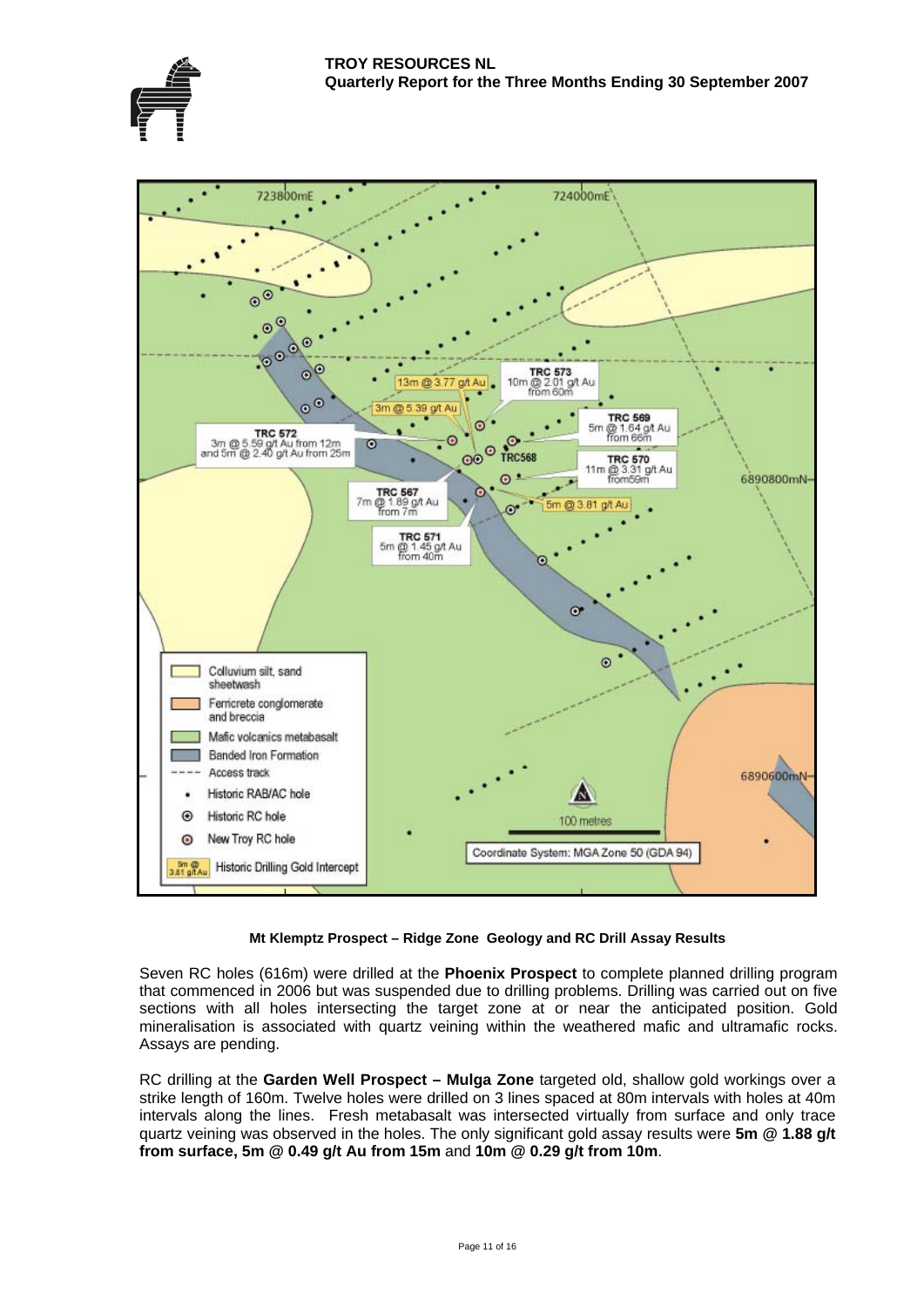

At **Musketeer South,** 10 RC holes (631m) were completed. Four holes targeted the up-dip projection of the Musketeer South gold zone to define mineralisation in the near surface position. A 10m to 15m thick layer of transported cover consisting of lateritic gravel extends throughout the area and it was thought that mineralisation intersected in previous drilling would extend upward toward the base of this layer. The current drill program intersected a 5m thick zone of mineralisation immediately below the transported cover. However this zone appears to be hydromorphic mineralisation dispersed laterally at or just below the base of the transported cover. Below this zone is a 15m to 30m thick depletion zone containing little gold mineralisation. The top of the Musketeer South mineralisation occurs between 25m to 45m depth below surface. The mineralisation remains open to the south.

Six holes targeted this deeper mineralisation in the northern part of the prospect with all holes intersecting the target horizon of highly altered and quartz veined mafic rock in the primary zone. The alteration assemblage consists of fuchsite/massive sericite with disseminated pyrite and arsenopyrite. Assays are pending.

RC drilling at **Musketeer North** was hampered by transported cover, up to 80m thick in places, consisting of lateritic gravel and sedimentary clay. By the end of the month 9 holes, of the 13 hole program had been completed. Fresh rock intersected at the base of several holes consisted of sericite or fuchsite altered mafic rock, extensively quartz veined and containing pyrite and arsenopyrite. Assay results are pending.

At the **Bulletin Prospect**, an RAB traverse consisting of 17 holes (769m) spaced at 40m intervals was completed to test for possible linkage structures between the main north striking **Bulletin Lode**  and the fold axis of a synformal BIF to the north. Basalt hosted minor quartz veining was intersected and no significant gold assays were reported. Two east-west RAB traverses totalling 28 holes spaced at 40m were drilled to follow-up on previous gold intersections of **1m @2.85g/t and 1m @1.47g/t**. The follow-up holes yielded gold intercepts of **1m @1.77g/t and 1m @1.43g/t** hosted in unaltered, weakly foliated metabasalt (See Table #5). A zone of weak gold mineralisation strikes north-northwest and coincides with a synformal fold axis. This thin, sporadic style of mineralisation is prevalent at the Bulletin Prospect but is unlikely to develop into an economic deposit.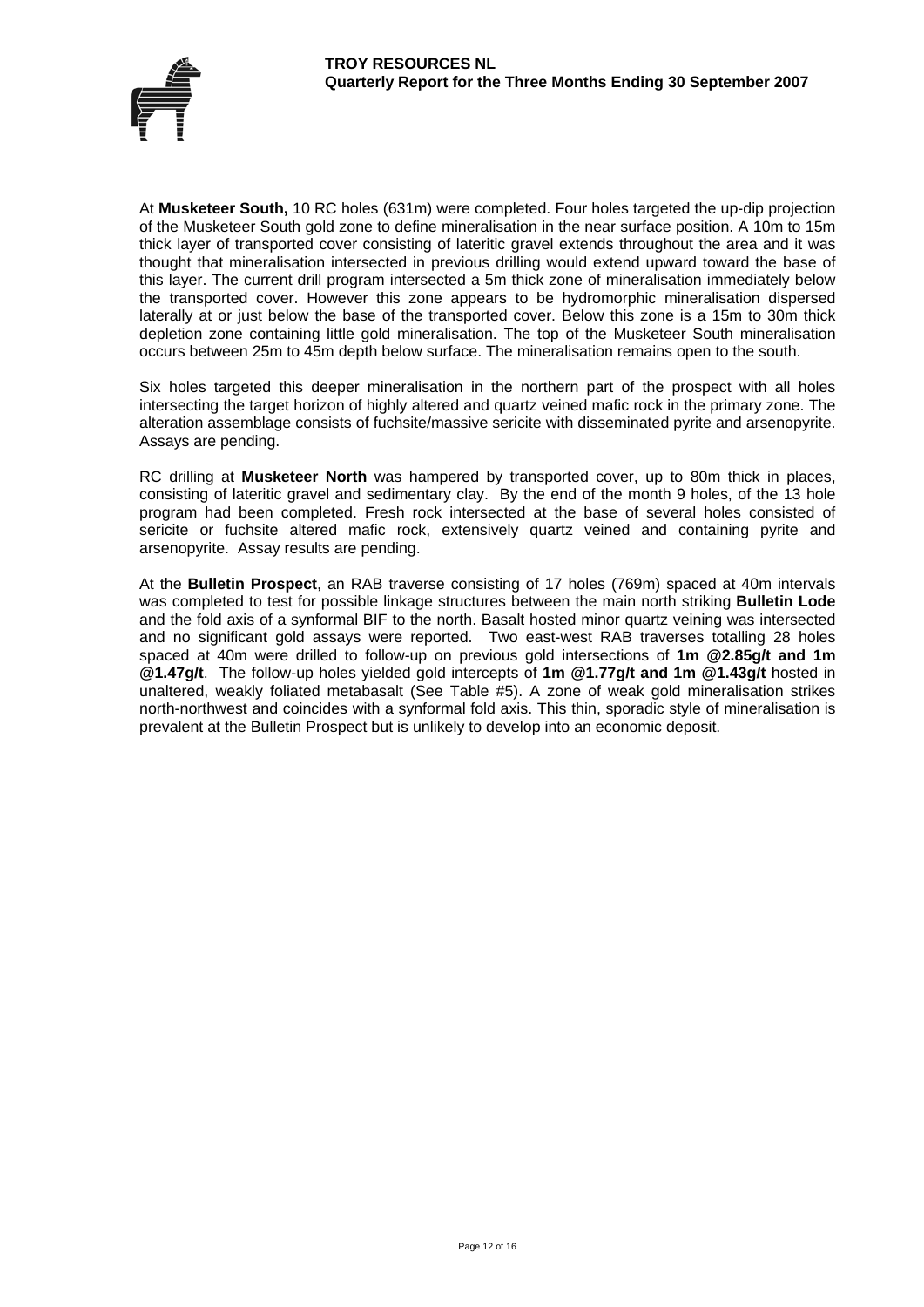

# **EXPLORATION – MONGOLIA**

# **Dornogovi Coal JV Project** (**Troy 100% - Rio Tinto Earning - in**)

Rio Tinto Mongolia (RTM) has completed a detailed remote sensing study and field review that has confirmed the presence of prospective Cretaceous and Permian aged geology within the project area. Rio Tinto will complete a limited stratigraphic drilling program at Dornogovi during November.

# **Gutain Davaa Gold JV Project (Troy earning 80%)**

A Diamond Core drilling program designed to test the new structural model for the **Toordogiin Shil** "TS" **Prospect** commenced and by the end of September a total of 1,056m in 8 holes were completed.

 At **TS South**, three diamond holes (GDDD51, 52, & 53) were drilled to test the extent of subcropping quartz veins that yielded up to as rock chip in grab samples. Each of the holes intersected narrow, sulphide (pyrite rich) altered granite with quartz veins at shallow depths ranging from 5m - 18m. Unfortunately gold assays from these 3 holes yielded weakly anomalous gold values up to 1.1g/t over narrow widths.

At **TS Central**, five diamond holes (GDDD54, 55, 56, 57 & 58) were drilled and intersected wider zones of pyrite rich, phyllic altered granite with quartz veins. The better looking altered and veined sections were encountered in holes GDDD54 and GDDD56 at downhole depths ranging from 50m – 70m. Assays are pending.

The remaining four holes in the program are scheduled for completion during October 2007.

# **Huren Tolgoi Gold JV Project (Troy earning 80%)**

At **Huren Tolgoi** soil sampling over the silicified and weakly altered granite. Resulted in slightly anomalous gold-in-soil values ranging from 10ppb – 30ppb gold with the highest being 314ppb. A detailed review and interpretation of recently collected Induced Polarization ("IP") geophysical data has confirmed the presence of a weak resistive response coincident with the main target zone. The lack of a strong IP response coupled with the weak gold-in-soil values has resulted in a downgrading of the project and the property will be returned to the vendors.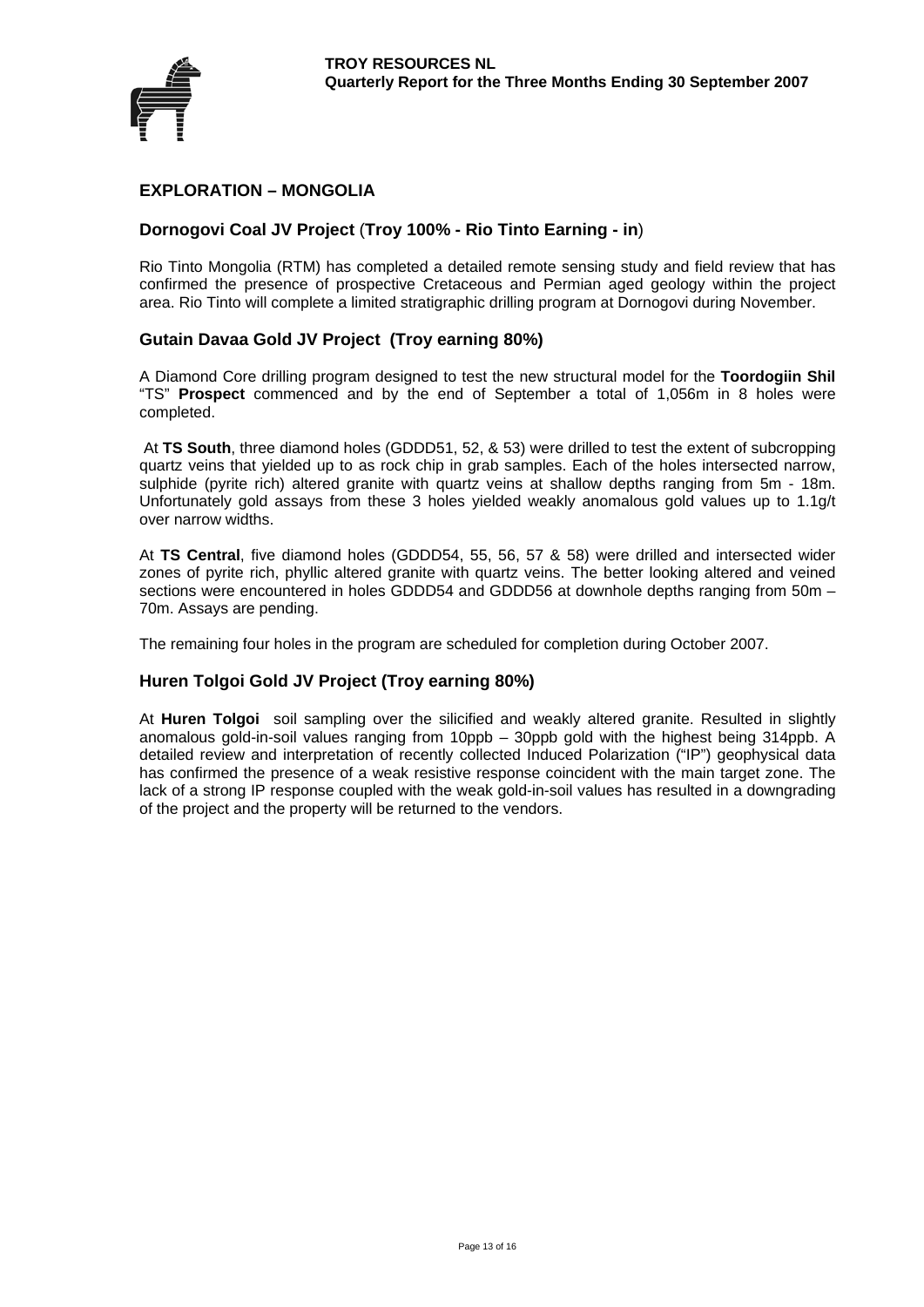

# **FINANCIAL REPORT**

# **CASH POSITION**

As at 30 September 2007, Troy within Australia held \$25.4M in cash, plus equity investments with a market value of \$53.0M and 2,108 ounces of gold awaiting sale (\$1.8M). This equates to a total of approximately \$80.2M of liquid assets.

Troy's wholly owned Brazilian and European subsidiaries held cash deposits of A\$4.0M. At quarter end, Sertão Mineraçõ Ltda ("SML"), Troy's 70% owned Brazilian subsidiary, had the equivalent of \$4.7M in cash (Troy's share). In addition, SML held 1,425 ounces of gold inventory, which approximates to \$0.8M based on a gold price of A\$842 per ounce (Troy's share).

#### **The Troy group equity share of cash marketable securities and liquid assets is approximately \$89.7 million as at 30 September 2007.**

During the quarter, the Company purchased 275,000 of its own shares under an approved On Market Share Buy-Back at an average price of \$2.66 for a total outlay of \$732,220.

#### **GOLD SALES**

Gold sales from the Sandstone operation for the quarter were 11,620 ounces at an average price of A\$806 per ounce. The average Cash Cost was \$665 per ounce which gives a Cash Margin of \$141 per ounce for the quarter.

During the quarter, SML sold 3,600 ounces, of gold at an average price of US\$665 per ounce. The average Cash Cost was US\$610 per ounce, which gives a Cash Margin of US\$55 per ounce for the quarter.

#### **HEDGING**

The Company is totally unhedged, and debt free.

#### **EXPLORATION EXPENDITURE**

During the quarter, exploration expenditure incurred was \$930,000 in Australia, \$130,000 in Mongolia, \$109,000 in Brazil and \$138,000 by SML (Troy share \$97,000). Troy's total exploration expenditure for the quarter was therefore \$1,266,000.

Capital and development expenditure in Australia during the quarter was \$0.7 million and \$9.0 million on the Andorinhas Project in Brazil.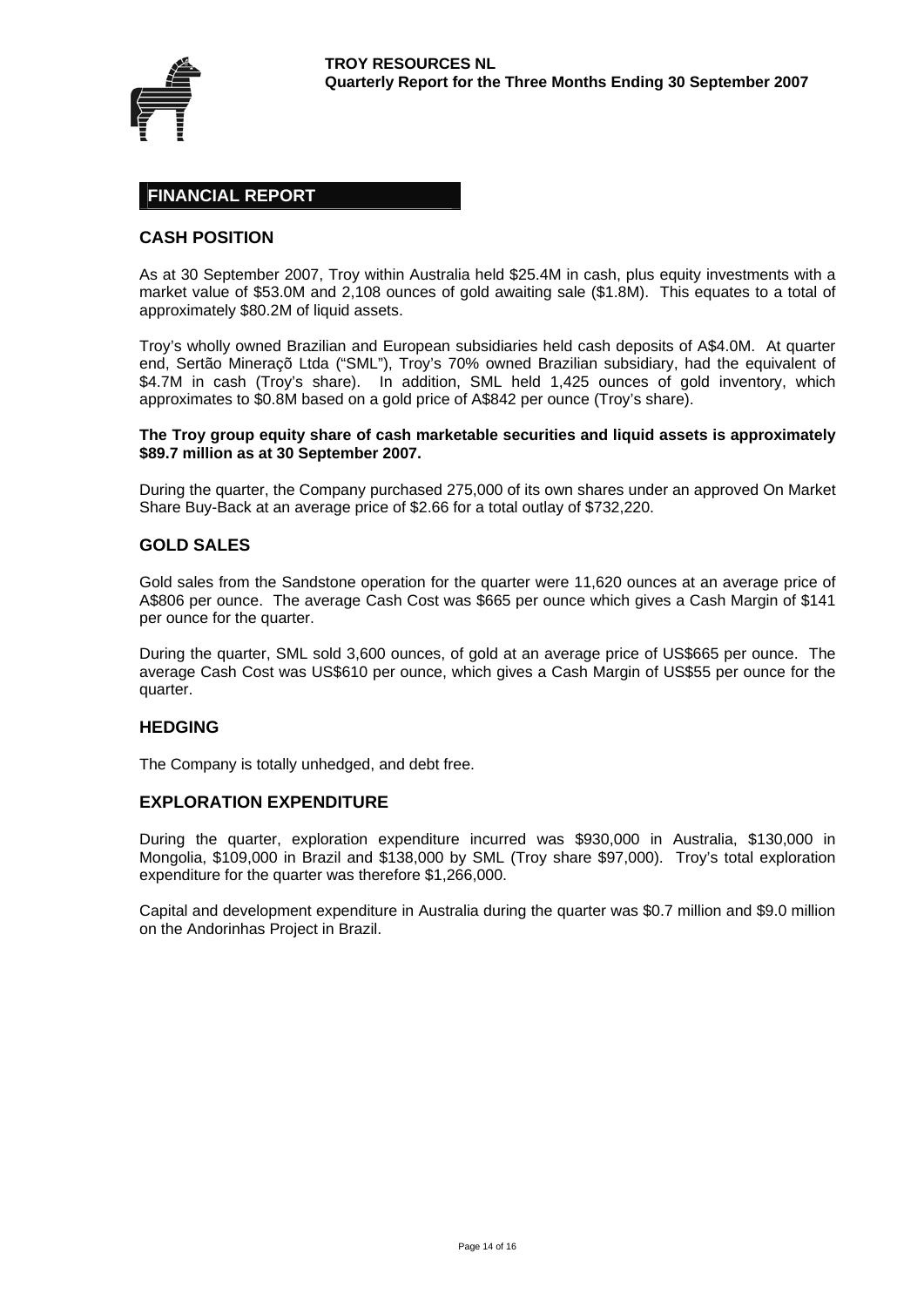

| <b>FURTHER INFORMATION</b> |                                |  |  |  |  |  |
|----------------------------|--------------------------------|--|--|--|--|--|
| <b>P</b> Benson            | <b>Chief Executive Officer</b> |  |  |  |  |  |
| <b>Telephone</b>           | +61 (0)8 9481 1277             |  |  |  |  |  |

#### **Email [troy@troyres.com.au](mailto:troy@troyres.com.au)**

Geological information in this Report has been compiled by Troy's Vice President Exploration & Business Development, Peter Doyle, who:

- Is a full time employee of Troy Resources NL
- Has sufficient experience which is relevant to the type of deposit under consideration and to the activity which he is undertaking to qualify as a Competent Person as defined in the 2004 Edition of the *'Australasian Code for Reporting of Exploration Results, Mineral Resources and Ore Reserves'*
- Is a Member of the Australasian Institute of Mining and Metallurgy
- Has consented in writing to the inclusion of this data

**This Quarterly Report is available on Troy's Website: www.try.com.au** 

| Hole ID       | <b>GDA</b> | <b>GDA</b>   | Dip/           | Dip | Hole  | <b>From</b> | To  | Length | Au   |
|---------------|------------|--------------|----------------|-----|-------|-------------|-----|--------|------|
|               | East       | <b>North</b> | <b>Azimuth</b> |     | Depth | (m)         | (m) | (m)    | g/t  |
| <b>LSR043</b> | 625126     | 9177659      | 330            | -50 | 40    | 9           | 17  | 8.00   | 3.28 |
| LSR044        | 625136     | 9177644      | 330            | -50 | 50    | 39          | 40  | 1.00   | 1.72 |
| LSR045        | 625090     | 9177640      | 330            | -50 | 40    | 24          | 30  | 6.00   | 1.33 |
| LSR047        | 625080     | 9177658      | 330            | -50 | 40    | 13          | 14  | 1.00   | 1.19 |
| <b>LSR048</b> | 625103     | 9177632      | 330            | -50 | 40    | 38          | 40  | 2.00   | 1.33 |
| <b>LSR073</b> | 625141     | 9177670      | 330            | -50 | 45    | 8           | 16  | 8.00   | 3.22 |
| ∟SR074        | 625152     | 9177654      | 330            | -50 | 60    | 43          | 44  | 1.00   | 6.11 |

#### **TABLE 1: RAB Drilling Results - Andorinahs Project Lagoa Seca West**

**TABLE 2 - Andorinhas Project – Mamão – Melechete Lode RC Drilling Results** 

| Hole ID       | <b>Easting</b> | <b>Northing</b> | <b>Azimuth</b> | Dip | Hole<br>Depth | <b>From</b><br>(m) | To<br>(m)      | Length<br>(m) | Au<br>g/t |
|---------------|----------------|-----------------|----------------|-----|---------------|--------------------|----------------|---------------|-----------|
| <b>MAC003</b> | 630348         | 9175098         | 180            | -60 | 60            | 57                 | 58             |               | 68.64     |
| MAC007        | 630420         | 9175160         | 0              | -90 | 85            | 74                 | 75             |               | 14.66     |
| MAC009        | 630460         | 9175160         | 0              | -90 | 80            | 66                 | 67             |               | 10.34     |
| MAC013        | 630500         | 9175160         | 0              | -90 | 90            | 72                 | 74             | 2             | 9.74      |
| MAC014        | 630519         | 9175159         | 0              | -90 | 86            |                    | $\overline{2}$ |               | 16.66     |
|               |                |                 |                |     |               | 68                 | 71             | 3             | 11.92     |
| MAC016        | 630560         | 917159          | 0              | -90 | 65            | 62                 | 63             |               | 11.04     |